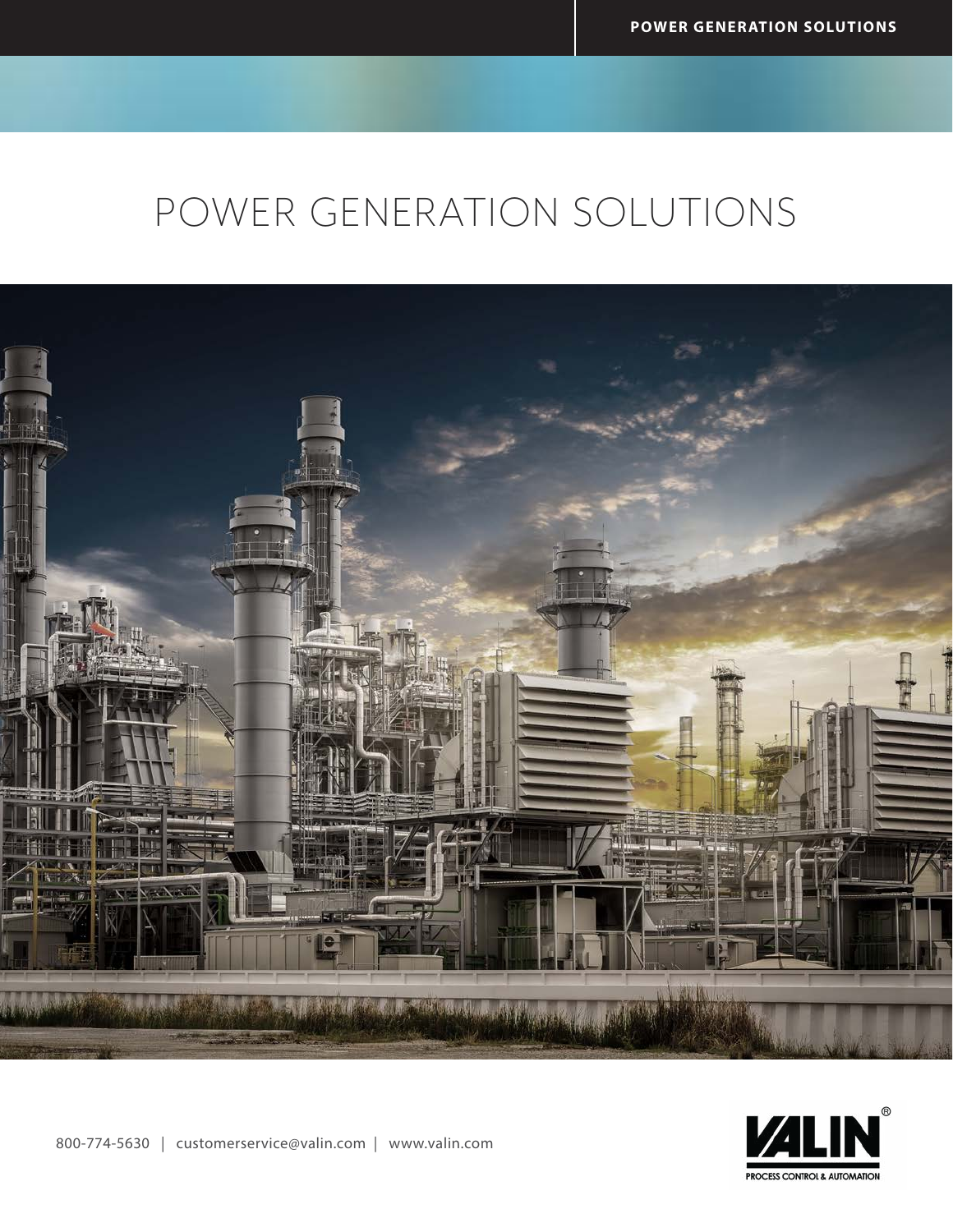## POWER GENERATION

Valin Corporation is your total solution provider of process valves, instrumentation, filtration, heating, controls and automation products. We understand your industry and need for reliable operations and performance. We help you minimize downtime and increase plant efficiency for megawatt output. Our technical knowledge and market expertise, matched with our value-added service capabilities, makes us the comprehensive solution provider for the Power Generation industry.

### ISO 9001 CERTIFIED

#### PROFESSIONAL APPLICATION ENGINEERS

- Trouble Shooting
- Process Specification
- Product Selection
- Design Solutions

#### PERSONALIZED ORDER MANAGEMENT

- Live Assistance
- Customized Inventory Management
- Online Order Processing
- Automatic Order Status Notification

#### COMPREHENSIVE TRAINING PROGRAMS

- Certified Trainers
- Hands-on Product & Software Workshops
- Custom Training Classes
- On-site Lunch & Learns

#### **CUSTOMER TESTIMONIAL**

Valin's filtration experts helped us identify areas within our plant that were operating inefficiently. They showed us how to increase our filtration efficiency while decreasing our servicing costs. After we implemented Valin's recommendations we noticed an immediate cost savings within our maintenance budget. Valin is always very attentive, helpful and we appreciate the local support.  $\alpha$ 

*Sr. Maintenance Engineer* Power Generation Plant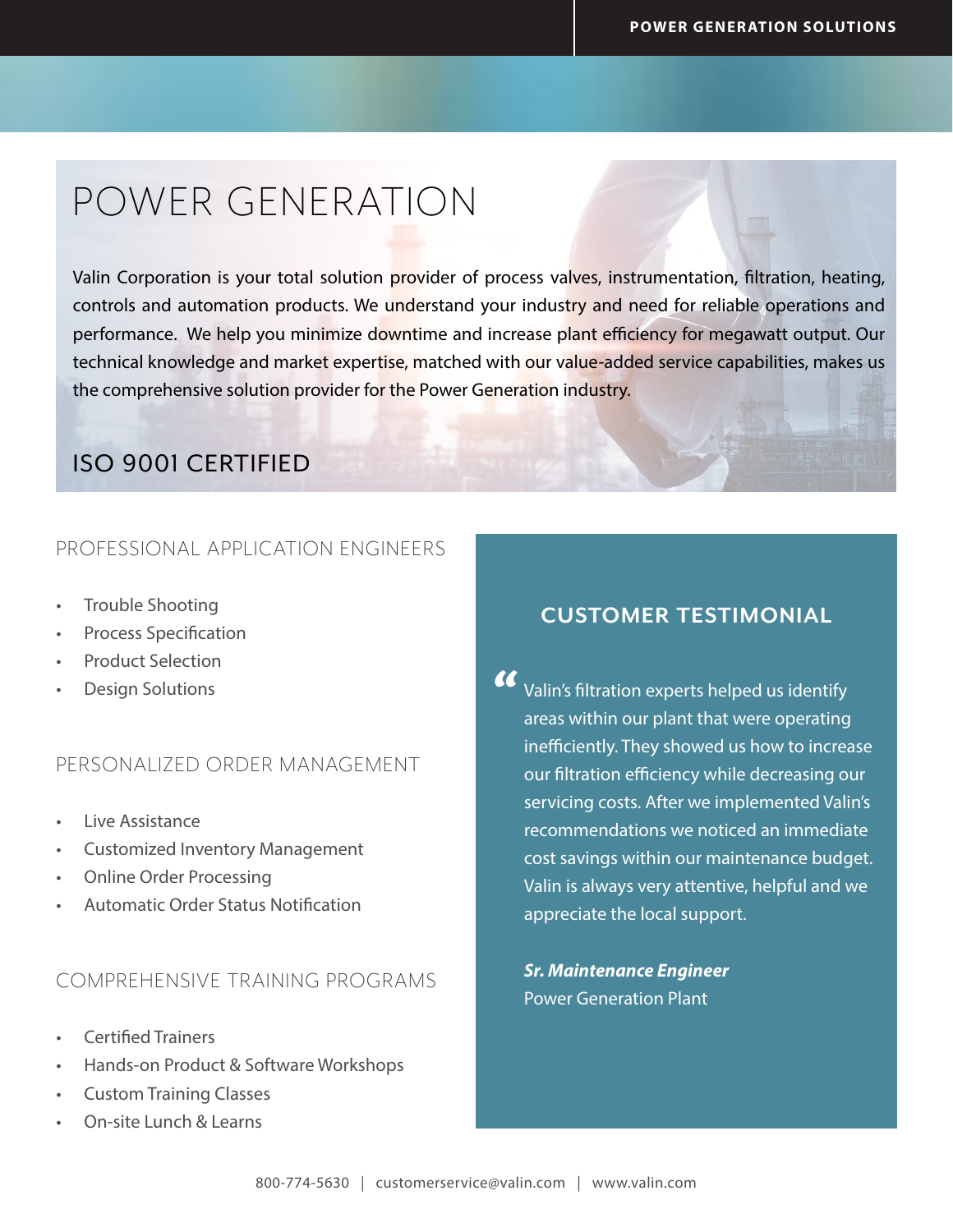# PRODUCT PORTFOLIOS





#### PROCESS CONTROL

- Valves / Valve Assemblies
- Valve Actuators
- **Positioners**
- Solenoid Valves
- Pneumatics / Motion Control
- Switches
- **Sensors**
- Flowmeters
- Transmitters / Transducers

#### FILTRATION

- Filter Cartridges
- Duplex Liquid Filters
- Vent Mist Eliminators
- Lube Oil Conditioners
- Liquid Filters
- Gas Filters

#### PROCESS HEAT

- Industrial Heaters
- Packaged Systems
- Control Panels
- Heat Trace
- Circulation Heaters
- Temperature Controllers

#### BRANDS YOU TRUST



- Gauges Process / Temperature
- Device Monitors
- Relays
- **Fittings**
- **Regulators**
- Volume Boosters
- Tubing, Hose and Pipe
- **Instrumentation**
- Instrument Enclosures
- Air Filters
- Turbine Intake Filters
- Filtration Systems
- Housing
- Back Flush Filters
- **Strainers**
- **Sensors**
- Circulation Heaters
- Fuel Gas Heaters
- Tubing Bundles
- Liquid Leak Detection
- Heated Enclosures